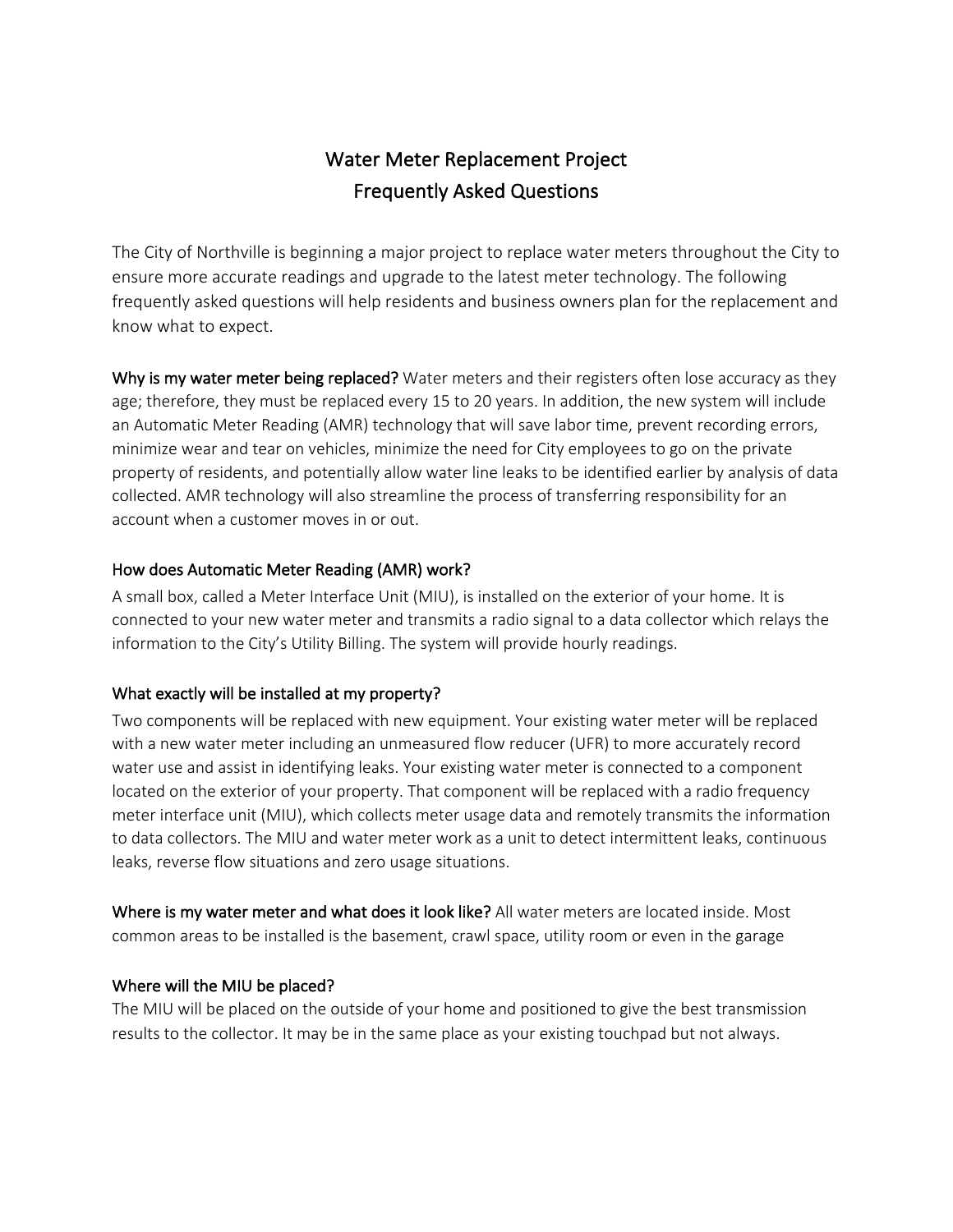#### Who will install the new system?

The City has contracted with Utility Metering Solutions (UMS) to install the new metering components. You will recognize the utility employees when you see them, because they will wear uniforms and photo I.D. badges. All UMS installers have completed training and background checks and will have identification, wear identifiable uniforms, and drive marked vehicles.

## How long does it take to install the service?

Installation will take about an hour, depending on how easily we can access your water meter and connect with your meter interface unit. We ask that you please be sure to be at home at the scheduled time.

#### Will my water service be interrupted during the installation?

Yes. There will be a temporary service interruption during the meter replacement – typically 20 minutes. In some cases, other repairs may be necessary resulting in a longer interruption of service. Once water service is restored, installer will attempt to

purge any air trapped in the service line. If some air is left in the line, you may notice a sputtering sound the first time you operate a fixture. This should only last a few seconds and will not cause any harm. The first few gallons of water may be discolored.

#### How much room do installers need?

If possible, a 3' X 3' area.

#### Can I cover up my meter after the install?

No. Access needs to be available at all times.

# What if there is something blocking or in front of the meter?

Please plan to have access to meter when installer arrives.

#### Do installers need to come inside my house?

Yes, the water meter is actually located inside the home and they will be running a wire to the outside of the house to a Meter Interface Unit (MIU).

# I own a business. Who do I call to schedule an appointment?

The procedures for small commercials and residential will be the same for scheduling purposes. Larger meters will require additional time with installers working to limit interruption of services.

# Is there any special care or maintenance that I need to do to my new meter?

No, your meter does not require any maintenance by the homeowner. As before, the City will take care of all maintenance; however, you should be careful not to damage the meter.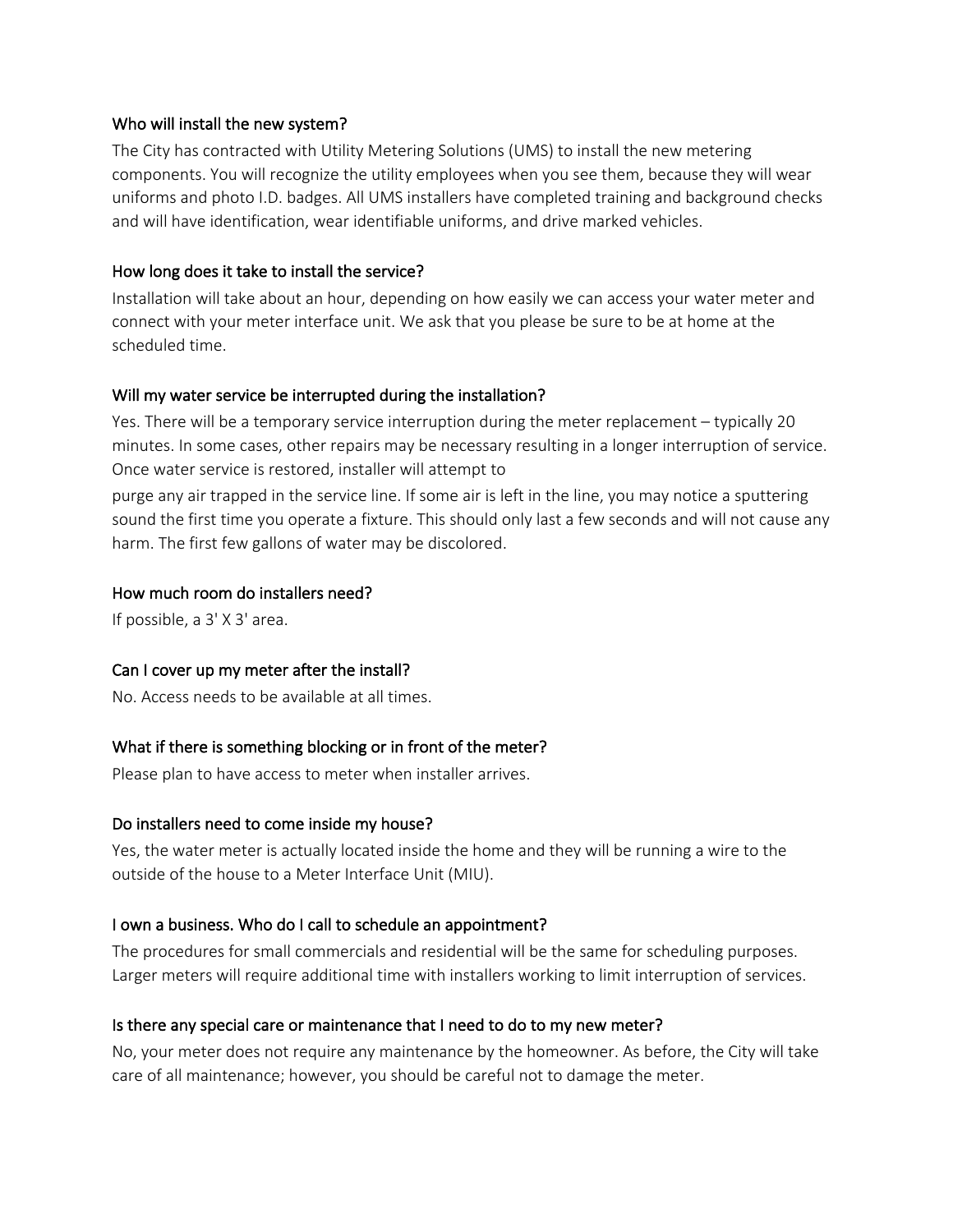#### Will I pay more for water as a result of the change?

Your water rate will not change at the time the new meter is installed. Any future water or sewer increases/decreases will be the result of budgeting decisions.

#### What if there is a leak at the meter or any other problem after the meter is replaced?

The installer will explain procedures for problems prior to leaving a residence.

Does this mean my bill will be increasing? Not necessarily. In some cases, your bill may increase, but only if your current meter is underreporting usage. Presently the majority of residents are paying for the water they are actually using, while a few residents are only paying for a portion of the water. This condition is not fair to all customers. The new system will ensure fairness and equality for all the residents and businesses from this point forward.

#### When was the last city-wide meter replacement project?

Most meters were replaced in 1998 in City of Northville.